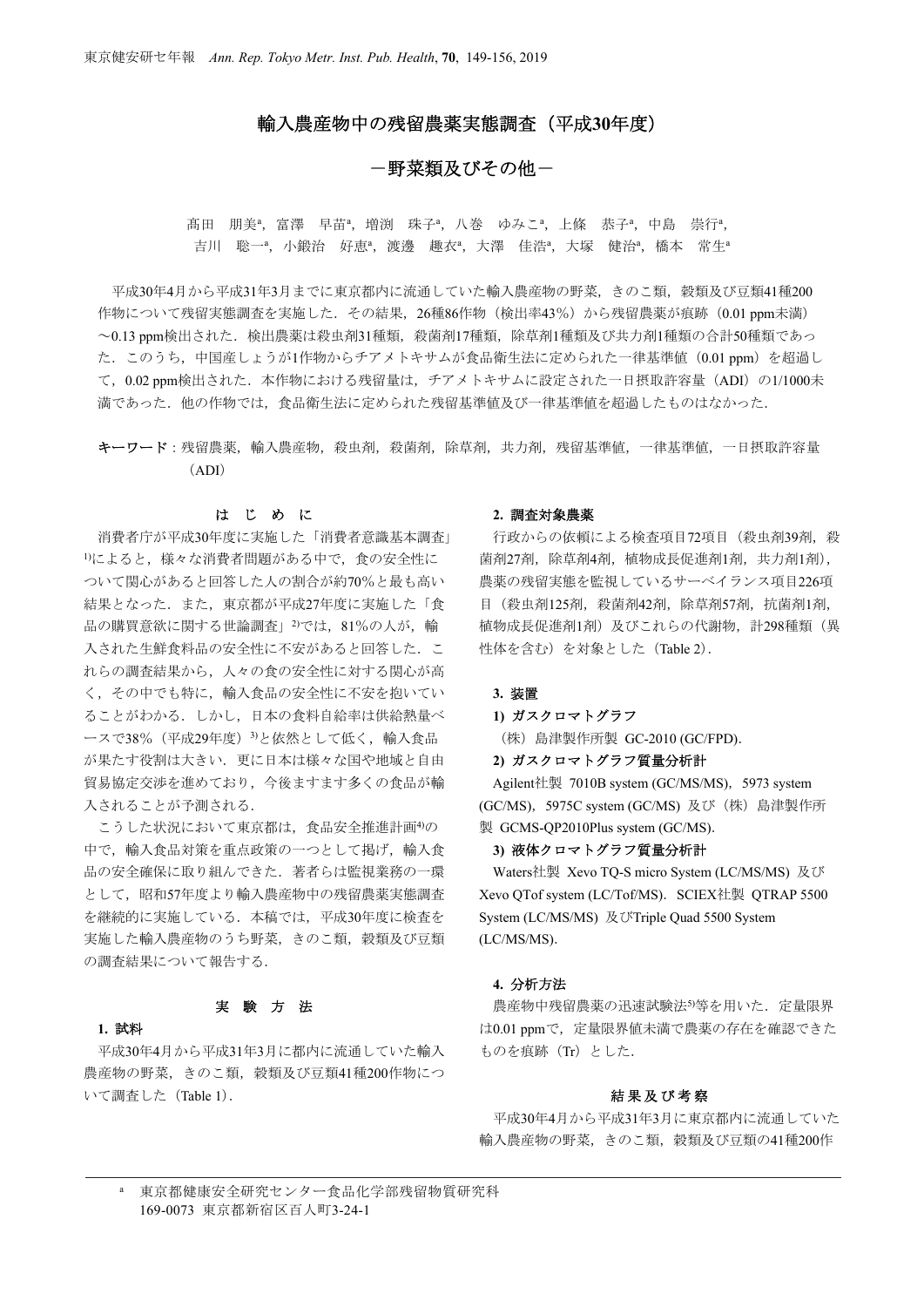| Vegetable | Asparagus $(13)^{1,2,3}$ , Baby Corn (7), Bamboo Shoot [TAKENOKO] (1), Broccoli (9) <sup>2, 3)</sup> , Brussels Sprouts<br>[MEKYABETSU] (2) <sup>2)</sup> , Burdock [GOBOU] (3) <sup>2, 3)</sup> , Carrot (12), Cauliflower (2) <sup>2)</sup> , Chicory (5), Corn (1) <sup>2</sup> ),<br>Garden Pea [SAYAENDOU] (2), Ginger (13), Okra (7) <sup>2)</sup> , Onion (11) <sup>2)</sup> , Pumpkin (11), Qing Geng Cai<br>[CHINGENSAI] $(2)^2$ , Rapeseed [NANOHANA] $(2)^2$ , Shallot $(1)$ , Spinach [HORENSOU] $(3)^2$ , String pea<br>[INGEN] $(5)^{2.3}$ , Sweet Pepper [Paprika] (25), Taro [SATOIMO] $(3)^{2}$ , Tomato (1), Trevise (8), Welsh Onion |                      |  |  |  |  |  |
|-----------|---------------------------------------------------------------------------------------------------------------------------------------------------------------------------------------------------------------------------------------------------------------------------------------------------------------------------------------------------------------------------------------------------------------------------------------------------------------------------------------------------------------------------------------------------------------------------------------------------------------------------------------------------------|----------------------|--|--|--|--|--|
|           | [Leek, NEGI] $(5)$ , Zucchini $(1)$                                                                                                                                                                                                                                                                                                                                                                                                                                                                                                                                                                                                                     | 26 species 155 crops |  |  |  |  |  |
| Mushroom  | King Trumpet Mushroom [ERINGI] (2), Shiitake Mushroom (3)                                                                                                                                                                                                                                                                                                                                                                                                                                                                                                                                                                                               | 2 species 5 crops    |  |  |  |  |  |
| Cereal    | Amaranth $(1)^3$ , Barley $(1)$ , Buckwheat $(1)$ , Corn $(5)$ , Malt $(5)$ , Proso millet [KIBI] $(1)$ , Oats $(3)^3$ , Quinoa $(3)^3$                                                                                                                                                                                                                                                                                                                                                                                                                                                                                                                 | 8 species 20 crops   |  |  |  |  |  |
| Bean      | Garbanzo [HIYOKOMAME] (6), Kidney Bean (5), Lentil Peas (5), Mung (1), Soybean (3)                                                                                                                                                                                                                                                                                                                                                                                                                                                                                                                                                                      |                      |  |  |  |  |  |
|           |                                                                                                                                                                                                                                                                                                                                                                                                                                                                                                                                                                                                                                                         | 5 species 20 crops   |  |  |  |  |  |

Table 1. Samples

1) Values in parentheses indicate number of individual samples

2) include the cut or frozen commodity

3) include the organic commodity

物について残留実態調査を行った.その結果,26種86作物 から殺虫剤,殺菌剤,除草剤及び共力剤,合わせて50種類 の残留農薬が痕跡(0.01 ppm未満)~0.13 ppm検出され, しょうが1作物から食品衛生法に定められた基準値を超え た農薬が検出された. 全体の検出率は43%であり、昨年度 の調査と同様であった.

### **1.** 野菜の残留農薬

野菜26種155作物について調査した結果,17種72作物か ら殺虫剤29種類,殺菌剤15種類,除草剤1種類及び共力剤1 種類,合わせて46種類の農薬が痕跡~0.13 ppm検出された (Table 3).

 野菜において10作物以上から検出された検出率の高い農 薬は、ボスカリド (4種10作物),クロルフェナピル (5種 15作物),シペルメトリン(8種10作物)及びイミダクロ プリド(8種23作物)であった.最も検出率が高かったイ ミダクロプリド(検出率15%,以下同様)は例年多くの作 物から検出されている6,7が、今回の調査においても同様 の傾向を示した. 昨年度の調査同様, アジア圏産, アメリ カ産、ニュージーランド産及びメキシコ産作物から検出さ れ,作物別では,かぼちゃ及びトレビスにおける検出率が 特に高かった.イミダクロプリドはネオニコチノイド系農 薬に分類されミツバチ減少の原因物質として疑われている ため,引き続き今後の動向を注視していく必要がある.

 また,1作物につき2農薬以上検出された作物は43作物で あった.その内訳は,12農薬検出が1作物(パプリカ),7 農薬検出が1作物(オクラ), 6農薬検出が1作物(パプリ カ),5農薬検出が1作物(かぼちゃ),4農薬検出が7作物 (かぼちゃ2作物,パプリカ2作物,トレビス1作物,ほう れんそう1作物及びチンゲンサイ1作物),2~3農薬検出が 32作物である. これら43作物は、農薬が検出された全72作 物の60%にあたり,複数の農薬を使用して栽培されている ことが示唆された. 特にパプリカについては、既報6,7で も多数の農薬が検出された作物として報告しており、本年

度も同様の傾向を示した.調査したパプリカ25作物のうち 16作物(64%)から農薬が検出され、そのうち11作物から 2種類以上の農薬を検出した. ニュージーランド産パプリ カからは殺虫効果を高める共力剤であるピペロニルブトキ シドが検出された.

**Total 41 species 200 crops** 

 本年度調査した輸入野菜のうち,食品衛生法で定められ た基準値を超過したものは1件であり,中国産のしょうが から、殺虫剤のチアメトキサムが一律基準値の0.01 ppmを 超えて0.02 ppm検出された. チアメトキサムのADIは0.018 mg/kg体重/dayである8).体重が55.1 kg9)の人の場合,一日 あたり0.992 mg(0.018 mg/kg体重/day×55.1 kg体重)とな る.今回検出された0.02 ppm(0.02 mg/kg)から計算する と, 当該品49.6 kgに相当する. 厚生労働省による平成29年 度国民健康・栄養調査報告10)では、しょうがは「その他の 淡色野菜」に分類される.この分類における一日摂取量の 平均値は45.2 gであり,仮に違反となったしょうがで「そ の他の淡色野菜」一日分全てを摂取したとしてもADIの 1/1000未満である.

中国産しょうがのチアメトキサムは,検疫所での違反が 続き平成30年8月に検査命令が出されている11)ため、今後 も注意してモニタリングを実施していく必要がある.

#### **2.** きのこ類の残留農薬

きのこ類は韓国産のエリンギ2作物及び中国産のしいた け3作物について調査した.その結果,しいたけ1作物から 殺菌剤のプロピコナゾールが痕跡検出された (Table 3). きのこ類からの農薬検出は,当研究室の調査においては平 成26年度調査以来であった.

#### **3.** 豆類の残留農薬

豆類は、ひよこ豆,いんげんまめ、レンズ豆,緑豆及び 大豆5種20作物について調査した.その結果,いんげんま め1作物からボスカリドが0.01 ppm, レンズ豆1作物からク ロルピリホス及び*o,p'*-DDEが痕跡~0.02 ppm検出された.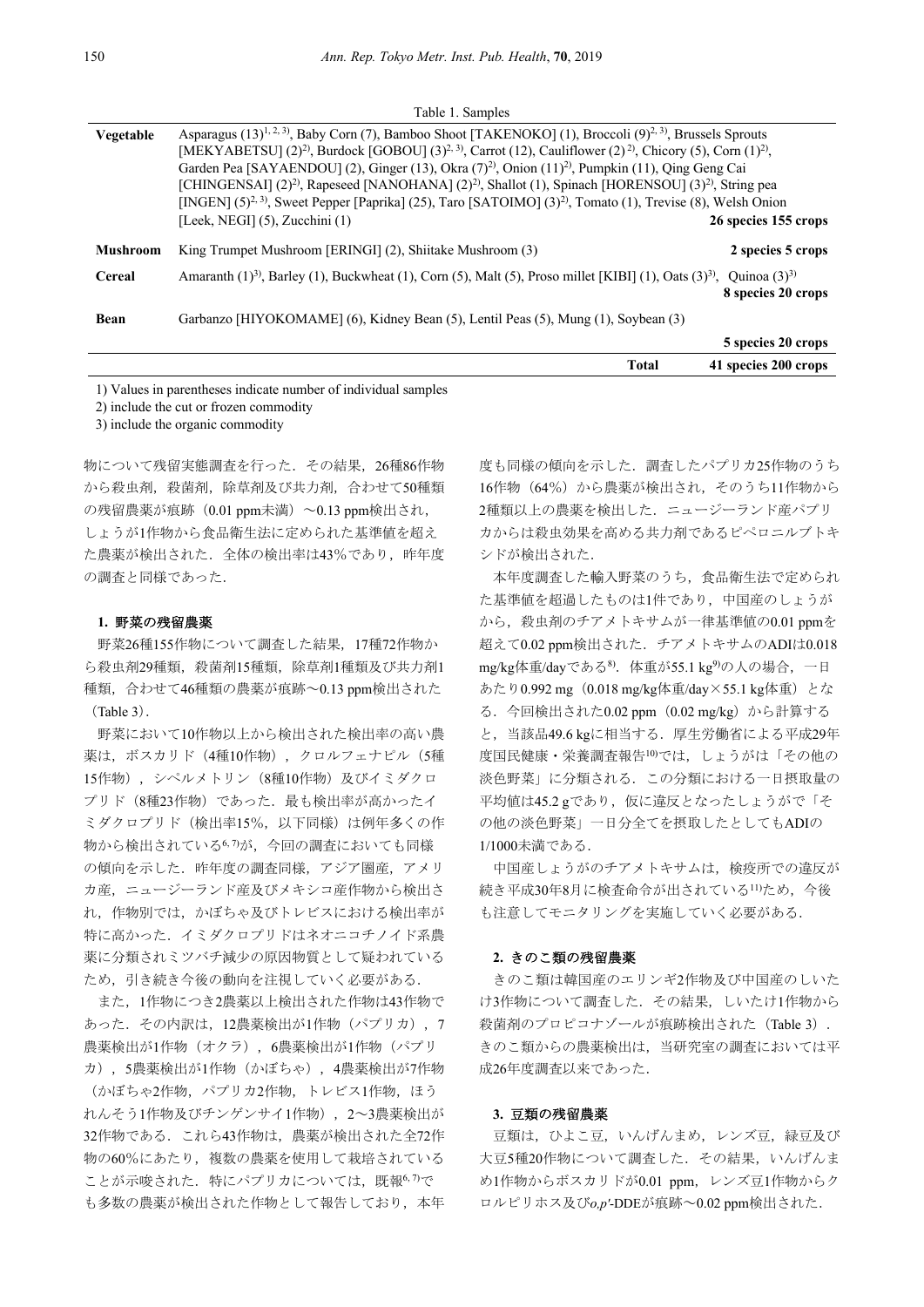**The pesticide inspection item (72) 2) [Insecticide] acephate, acetamiprid, aminocarb, bendiocarb, buprofezin, carbaryl (NAC), chlorfenvinphos (CVP-***E and -Z***), chlorpyrifos, clothianidin, diazinon, dimethoate, dinotefuran, EPN, ethion, ethoprophos (mocap), fenobucarb (BPMC), fenoxycarb, imidacloprid, isocarbophos, isoprocarb (MIPC), isoxathion, malathion, methamidophos, methidathion (DMTP), methiocarb, methomyl, oxamyl, pirimicarb, pirimiphos-methyl, profenofos, propoxur (PHC), pyridaben, pyriproxyfen, quinalphos, tebufenpyrad, thiacloprid, thiamethoxam, thiodicarb, triazophos [Fungicide] azoxystrobin, benalaxyl, bitertanol, boscalid, cyproconazole, diethofencarb, difenoconazole, edifenphos (EDDP), fenbuconazole, flusilazole, flutolanil, flutriafol, hexaconazole, isoprothiolane, kresoxim-methyl, mefenoxam, mepronil, metalaxyl, myclobutanil, oxadixyl, propiconazole, pyraclostrobin, pyrimethanil, tebuconazole, triadimenol, tetraconazole, triadimefon [Herbicide] chlorpropham (CIPC), piperophos, prometryn, simazine [Plant growth regulator] paclobutrazole [Insecticide synergist] piperonyl butoxide**  The pesticide surveillance item (226) [Insecticide] acrinathrin, aldicarb, aldoxycarb (aldicarb sulfone), aldrin, allethrin, azinphos-ethyl, azinphos-methyl, BHC (HCH) (*α-, β-, γ-* and *δ-*), bifenthrin, bromophos, bromophos-ethyl, bromopropylate, cadusafos, carbofuran, chlordane (*cis*- and *trans*-), chlorfenapyr, chlorfenson, chloropropylate, chlorpyrifos-methyl, chlorpyrifos-oxon, cyanofenphos (CYP), cyanophos (CYAP), cyfluthrin, cyhalothrin, cypermethrin, deltamethrin, demeton-*O*, demeton-*S*, demeton-*S*-methyl, demeton-*S*-methyl sulfone, dialifos (dialifor), DDT *(p,p'*-DDD, *p,p'*-DDE and *o,p'*-, *p,p'*-DDT), *o,p'*-DDD, *o,p'*-DDE, dicofol, dichlofenthion (ECP), dichlorvos (DDVP), dieldrin, dimethylvinphos (-*E* and -*Z*), dioxabenzofos (salithion), dioxathion, disulfoton (ethylthiometon), disulfoton-sulfone, disulfoton-sulfoxide, endosulfan (-I, -II), endosulfan sulfate, endrin, EPBP, EPN-oxon, etoxazole, etrimfos, fenamiphos, fenchlorphos, fenitrothion (MEP), fenothiocarb, fenpropathrin, fenthion (MPP), fenthion-oxon sulfone (MPP-oxon sulfone), fenthion-oxon sulfoxide (MPP-oxon sulfoxide), fenthion-sulfone (MPP-sulfone), fenthion-sulfoxide (MPP-sulfoxide), fenvalerate, fipronil, flonicamid, fluacrypyrim, flucythrinate, fluvalinate, fonofos, formothion, fosthiazate, halfenprox, hexythiazox, heptachlor, heptachlor-epoxide, heptenophos, indoxacarb, isazofos, isofenphos, leptophos, malaoxon, mecarbam, methacrifos, methoxychlor, methoxyfenozide, metolcarb (MTMC), mevinphos (phosdrin), monocrotophos, naled (BRP), nitenpyram, nitenpyram metabolite (CPF), omethoate, oxydeprofos (ESP), oxydeprofos-sulfone (ESP-sulfone), parathion, parathion-methyl, permethrin, phenthoate (PAP), phorate, phosalone, phosfolan, phosmet (PMP), phosphamidon, propaphos, propaphos-sulfone, prothiofos, prothiofos-oxon, pyraclofos, pyridalyl, pyridaphenthion, pyrimidifen, silafluofen, sulfotep, tebufenozide, tefluthrin, terbufos, tetrachlorvinphos (CVMP), tetradifon, thiacloprid amide, thiometon, tralomethrin, trichlorfon (DEP), vamidothion, vamidothion-sulfone, XMC, xylylcarb (MPMC) [Fungicide] azaconazole, captafol, captan, chloroneb, chlorothalonil (TPN), cyprodinil, dichlofluanid, diclobutrazol, dicloran (CNA), diniconazole, epoxiconazole, fenamidone, fenarimol, fenbuconazole, fenoxanil, fluazinam, fludioxonil, folpet, imazalil (IMZ), iprodione, iprodione metabolite, iprobenfos (IBP), nitrothal-isopropyl, *o*-phenylphenol (OPP), penconazole, penthiopyrad, phthalide, prochloraz, prochloraz metabolite (2,4,6-trichlorophenol), procymidone, pyrifenox, quinoxyfen, quintozene (PCNB), tecnazene, thiabendazole (TBZ), thifluzamide, tolclofos-methyl, tolylfluanid, trifloxystrobin, triflumizole, triflumizole metabolite, vinclozolin [Herbicide] acetochlor, alachlor, atrazine, benfluralin, benoxacor, bifenox, bromacil, bromobutide, butachlor, butafenacil,

 butamifos, cafenstrole, carfentrazone-ethyl, chlormethoxynil (chlomethoxyfen), chlornitrofen (CNP), chlorthal-dimethyl, clodinafop-propargyl, clomeprop, cloquintocet-mexyl, cyanazine, cyhalofop-butyl, dichlobenil, diclofop-methyl, diflufenican, dimethenamid, dithiopyr, esprocarb, ethalfluralin, flamprop-methyl, flumiclorac-pentyl, flumiclorac-pentyl, flumioxazin, lactofen, mefenacet, mefenpyr diethyl, metolachlor, metribuzin, naproanilide, norflurazon, oxadiazon, oxyfluorfen, pendimethalin, picolinafen, pretilachlor, propachlor, propanil, propazine, propyzamide, pyraflufen-ethyl, terbacil, terbuthylazine, thenylchlor, thiazopyr, thiobencarb, tri-allate, quinoclamine, trifluralin [Bactericide] nitrapyrin

[Plant growth regulator] dimethipin

 Total 298 kinds 1) Includes metabolites

2) Values in parentheses are indicated the number of pesticides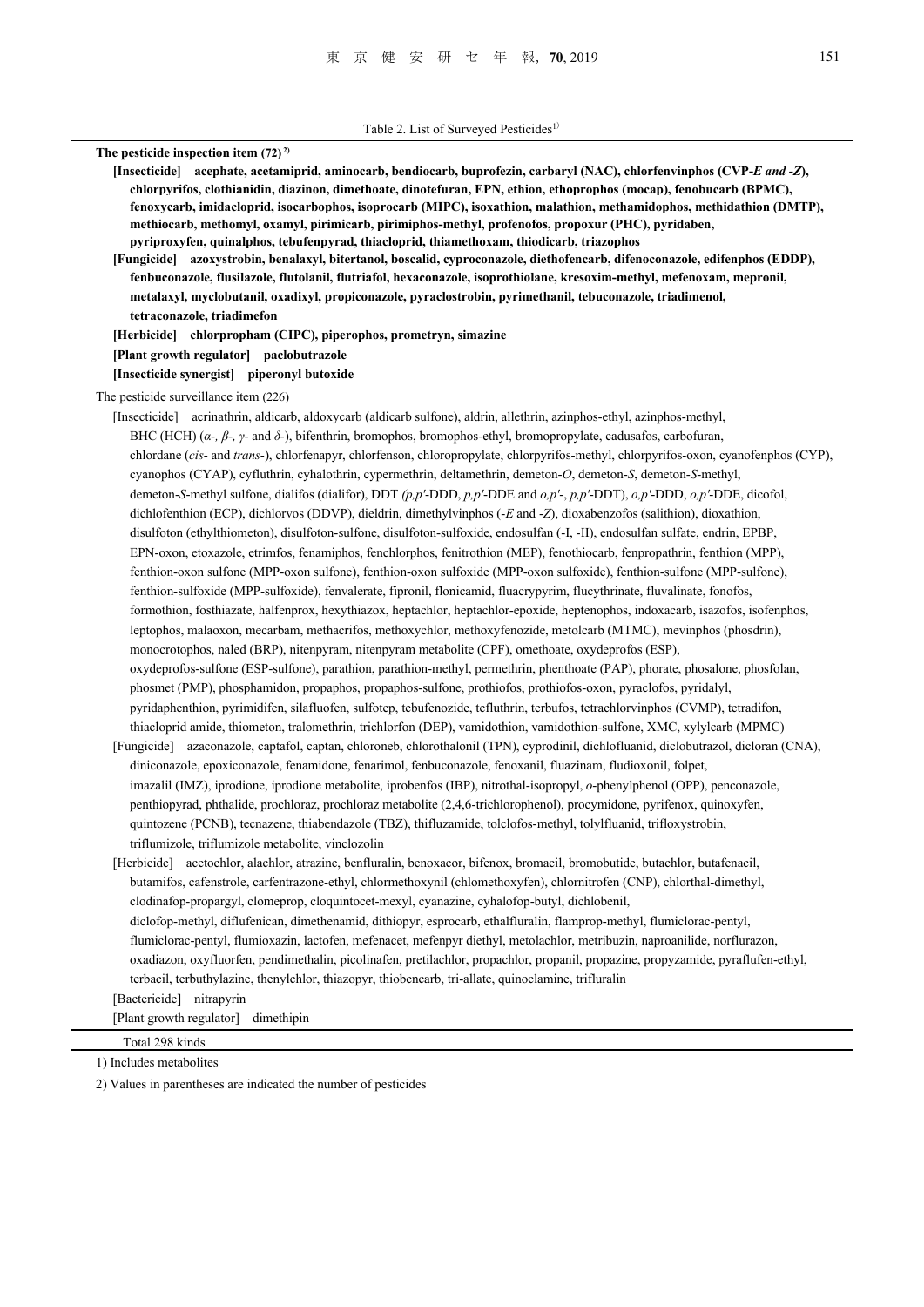| Crop                    | <b>Exporting</b><br>Country | Part                 | No. of<br><b>Samples</b> | No. of<br><b>Detected</b> | Table 3. I esticide residues Detected in imported vegetables and britismooni<br>Pesticide | Concentration<br>(ppm) | MRL <sup>2</sup><br>(ppm) |
|-------------------------|-----------------------------|----------------------|--------------------------|---------------------------|-------------------------------------------------------------------------------------------|------------------------|---------------------------|
| <b>Vegetables</b>       |                             |                      |                          |                           |                                                                                           |                        |                           |
| <b>Asparagus</b>        |                             |                      |                          |                           |                                                                                           |                        |                           |
|                         | Thailand                    | (whole) <sup>3</sup> | $\mathbf{1}$             | $\mathbf{1}$              | carbofuran                                                                                | $Tr^{4)}$              | 0.5                       |
| <b>Broccoli</b>         | <b>USA</b>                  | (whole)              | $\sqrt{6}$               | $\mathfrak{Z}$            | imidacloprid                                                                              | <b>Tr</b>              |                           |
|                         |                             |                      |                          |                           | methomyl                                                                                  | <b>Tr</b>              | $\frac{5}{2}$             |
|                         |                             |                      |                          |                           | cypermethrin                                                                              | 0.02                   | $1.0\,$                   |
|                         |                             |                      |                          |                           | indoxacarb                                                                                | <b>Tr</b>              | 0.2                       |
| <b>Brussels Sprouts</b> |                             |                      | $\sqrt{2}$               | $\overline{2}$            | boscalid                                                                                  | Tr, Tr                 |                           |
|                         | Belgium                     | (whole)              |                          |                           | difenoconazole                                                                            | Tr, 0.01               | $\frac{5}{2}$             |
|                         |                             |                      |                          |                           | pyraclostrobin                                                                            | <b>Tr</b>              | 0.3                       |
| <b>Burdock</b>          |                             |                      |                          |                           |                                                                                           |                        |                           |
|                         | China                       | (whole)              | 3                        | $\mathbf{1}$              | <b>DDT</b>                                                                                | 0.04                   | 0.2                       |
|                         |                             |                      |                          |                           | $o, p'$ -DDE                                                                              | Tr                     |                           |
| Carrot                  |                             |                      |                          |                           |                                                                                           |                        |                           |
|                         | China                       | (whole)              | 10                       | 5                         | metalaxyl<br>myclobutanil                                                                 | 0.04<br>Tr, 0.03       | 0.4<br>1                  |
|                         |                             |                      |                          |                           | fosthiazate                                                                               | 0.01                   | 0.2                       |
|                         |                             |                      |                          |                           | iprodione                                                                                 | <b>Tr</b>              | 5.0                       |
|                         |                             |                      |                          |                           | <b>OPP</b><br>trifluralin                                                                 | Tr                     | 20<br>1                   |
|                         | <b>USA</b>                  | (whole)              | 1                        | $\mathbf{1}$              | iprodione                                                                                 | 0.02<br>Tr             | 5.0                       |
|                         |                             |                      |                          |                           |                                                                                           |                        |                           |
| <b>Garden Pea</b>       | China                       | (whole)              | $\mathbf{1}$             | $\mathbf{1}$              | iprodione                                                                                 | 0.04                   | 25                        |
|                         | Peru                        | (whole)              | $\mathbf{1}$             | $\mathbf{1}$              | cypermethrin                                                                              | 0.02                   | 0.05                      |
|                         |                             |                      |                          |                           | deltamethrin                                                                              | 0.02                   | 0.5                       |
| Ginger                  |                             |                      |                          |                           |                                                                                           |                        |                           |
|                         | China                       | (whole)              | 13                       | 8                         | clothianidin                                                                              | 0.02<br>0.03           | 0.02<br>$\mathbf{1}$      |
|                         |                             |                      |                          |                           | metalaxyl<br>thiamethoxam                                                                 | $0.01, 0.02^{5}$       | 0.01 <sup>6</sup>         |
|                         |                             |                      |                          |                           | triadimenol                                                                               | <b>Tr</b>              | 0.1                       |
|                         |                             |                      |                          |                           | chlorfenapyr                                                                              | $Tr \sim 0.02$         | 0.05                      |
|                         |                             |                      |                          |                           | cypermethrin<br>endosulfan sulfate                                                        | Tr<br><b>Tr</b>        | 0.03                      |
|                         |                             |                      |                          |                           | fosthiazate                                                                               | 0.03                   | 0.2                       |
| Okra                    |                             |                      |                          |                           |                                                                                           |                        |                           |
|                         | China                       | (whole)              | $\overline{2}$           | $\overline{2}$            | acetamiprid                                                                               | Tr, 0.02               | $\mathbf{1}$              |
|                         |                             |                      |                          |                           | dimethoate                                                                                | Tr                     | $\mathbf{1}$              |
|                         |                             |                      |                          |                           | hexaconazole                                                                              | <b>Tr</b>              | $0.01^{6}$                |
|                         |                             |                      |                          |                           | imidacloprid<br>tebuconazole                                                              | <b>Tr</b><br><b>Tr</b> | 0.7<br>$0.01^{6}$         |
|                         |                             |                      |                          |                           | thiamethoxam                                                                              | 0.01                   | 0.7                       |
|                         |                             |                      |                          |                           | chlorfenapyr                                                                              | Tr, 0.01               | 0.7                       |
|                         | Philippines                 | (whole)              | $\sqrt{2}$               | $\boldsymbol{2}$          | dinotefuran                                                                               | 0.03                   | 2                         |
|                         |                             |                      |                          |                           | imidacloprid<br>permethrin                                                                | Tr<br>0.04             | 0.7<br>3.0                |
|                         | Thailand                    | (whole)              | $\overline{c}$           | $\mathbf{1}$              | imidacloprid                                                                              | 0.04                   | 0.7                       |
|                         |                             |                      |                          |                           | fenpropathrin                                                                             | Tr                     | $\overline{c}$            |
|                         | Vietnam                     | (whole)              | $\mathbf{1}$             | $\mathbf{1}$              | acephate                                                                                  | 0.01                   | 5.0                       |
| Onion                   |                             |                      |                          |                           |                                                                                           |                        |                           |
|                         | Belgium                     | $(flesh)^7$          | $\mathbf{1}$             | $\mathbf{1}$              | boscalid                                                                                  | <b>Tr</b>              | $\mathfrak{S}$            |
|                         | China                       | (flesh)              | $10\,$                   | $\overline{c}$            | imidacloprid                                                                              | <b>Tr</b>              | 0.07                      |
|                         |                             |                      |                          |                           | cypermethrin                                                                              | ${\rm Tr}$             | 0.1                       |

Table 3. Pesticide Residues Detected in Imported Vegetables and Mushroom<sup>1)</sup>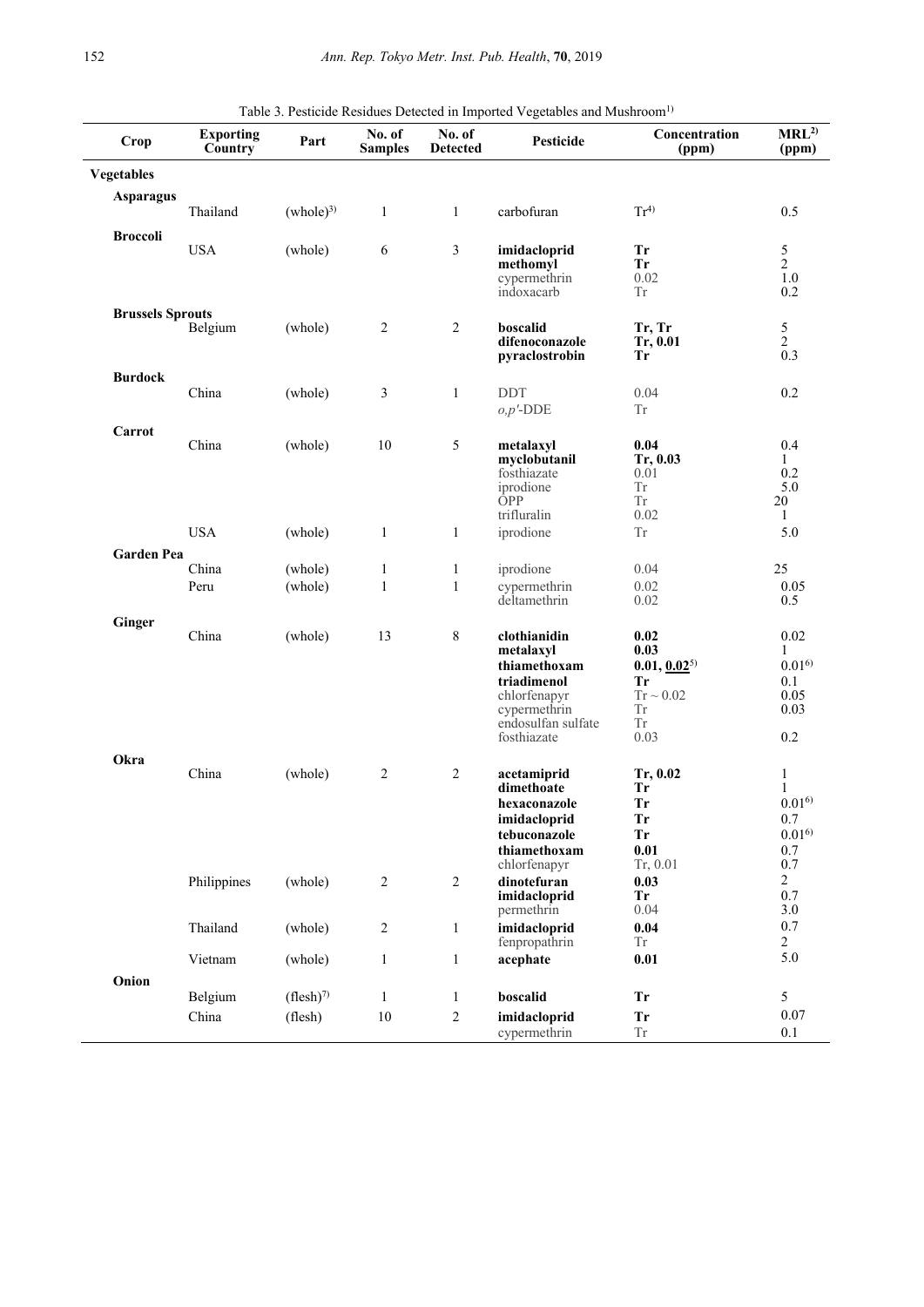| <b>Crop</b>          | <b>Exporting</b><br>Country | Part    | No. of<br><b>Samples</b> | No. of<br><b>Detected</b> | raone 3. I estiente residues Detecteu in importeu vegetables anu musinoom (commuteu i<br><b>Pesticide</b> | Concentration<br>(ppm)          | MRL <sup>2</sup><br>(ppm)                            |
|----------------------|-----------------------------|---------|--------------------------|---------------------------|-----------------------------------------------------------------------------------------------------------|---------------------------------|------------------------------------------------------|
| Pumpkin              |                             |         |                          |                           |                                                                                                           |                                 |                                                      |
|                      | Mexico                      | (whole) | 8                        | $\,$ 8 $\,$               | azoxystrobin<br>dinotefuran                                                                               | Tr<br>Tr                        | $\mathbf{1}$<br>$\sqrt{2}$                           |
|                      |                             |         |                          |                           | imidacloprid                                                                                              | Tr, Tr, 0.01, 0.01,             | $\mathbf{1}$                                         |
|                      |                             |         |                          |                           |                                                                                                           | 0.04, 0.05, 0.05                |                                                      |
|                      |                             |         |                          |                           | metalaxyl<br>myclobutanil                                                                                 | Tr<br>Tr, Tr                    | 0.2<br>1                                             |
|                      |                             |         |                          |                           | bifenthrin                                                                                                | Тr                              | 0.4                                                  |
|                      |                             |         |                          |                           | dieldrin<br>endrin                                                                                        | 0.03<br>0.01                    | 0.1<br>0.05                                          |
|                      |                             |         |                          |                           | fenpropathrin                                                                                             | Tr                              | $\overline{c}$                                       |
|                      |                             |         |                          |                           | $o, p'$ -DDE                                                                                              | Tr, 0.03                        |                                                      |
|                      |                             |         |                          |                           | permethrin<br>triflumizole                                                                                | <b>Tr</b><br>$0.01^{8}$         | 0.5<br>0.5                                           |
| <b>Qing Geng Cai</b> |                             |         |                          |                           |                                                                                                           |                                 |                                                      |
|                      | China                       | (whole) | $\sqrt{2}$               | 2                         | acetamiprid                                                                                               | 0.10                            |                                                      |
|                      |                             |         |                          |                           | imidacloprid                                                                                              | <b>Tr</b>                       | $\begin{array}{c} 5 \\ 5 \\ 2 \end{array}$           |
|                      |                             |         |                          |                           | metalaxyl<br>chlorfenapyr                                                                                 | <b>Tr</b><br>0.13               | $10\,$                                               |
|                      |                             |         |                          |                           | cypermethrin                                                                                              | 0.01, 0.02                      | 5.0                                                  |
| Spinach              |                             |         |                          |                           |                                                                                                           |                                 |                                                      |
|                      | China                       | (whole) | $\mathbf{1}$             | $\mathbf{1}$              | clothianidin<br>imidacloprid                                                                              | 0.02<br>0.02                    | 40<br>15                                             |
|                      |                             |         |                          |                           | metalaxyl                                                                                                 | Tr                              | $\overline{2}$                                       |
|                      | Taiwan                      | (whole) | $\mathbf{1}$             | $\mathbf{1}$              | acetamiprid                                                                                               | 0.02                            | $\overline{\mathbf{3}}$                              |
|                      |                             |         |                          |                           | azoxystrobin                                                                                              | 0.06<br>0.12                    | 30                                                   |
|                      |                             |         |                          |                           | imidacloprid<br>methomyl                                                                                  | <b>Tr</b>                       | 15<br>5                                              |
| <b>String pea</b>    | Oman                        | (whole) | 2                        | $\sqrt{2}$                | azoxystrobin                                                                                              | Tr, 0.02                        | 3                                                    |
|                      |                             |         |                          |                           |                                                                                                           |                                 |                                                      |
| Sweet pepper         | Korea                       | (whole) | 14                       | 11                        | azoxystrobin                                                                                              | 0.01, 0.04, 0.04,               | $\mathfrak{Z}$                                       |
|                      |                             |         |                          |                           | boscalid                                                                                                  | 0.05, 0.05, 0.11                | 10                                                   |
|                      |                             |         |                          |                           | buprofezin<br>clothianidin                                                                                | Tr, Tr<br>0.03                  | $\frac{2}{3}$                                        |
|                      |                             |         |                          |                           | dinotefuran                                                                                               | Tr, Tr, 0.03, 0.04,             | $\overline{3}$                                       |
|                      |                             |         |                          |                           | kresoxim-methyl                                                                                           | 0.05, 0.08, 0.11<br>0.02        |                                                      |
|                      |                             |         |                          |                           | pyraclostrobin                                                                                            | 0.02, 0.06                      |                                                      |
|                      |                             |         |                          |                           | pyridaben                                                                                                 | Tr, 0.07                        |                                                      |
|                      |                             |         |                          |                           | pyriproxyfen<br>tetraconazole                                                                             | Tr<br>0.02, 0.08                | $\begin{array}{c} 2 \\ 1 \\ 3 \\ 3 \\ 1 \end{array}$ |
|                      |                             |         |                          |                           | thiacloprid                                                                                               | 0.03                            | 5                                                    |
|                      |                             |         |                          |                           | thiamethoxam                                                                                              | 0.03                            | $\mathbf{1}$                                         |
|                      |                             |         |                          |                           | $2,4,6-$<br>trichlorophenol                                                                               | <b>Tr</b>                       |                                                      |
|                      |                             |         |                          |                           | acrinathrin                                                                                               | Tr                              | $\mathbf{1}$                                         |
|                      |                             |         |                          |                           | chlorfenapyr<br>cypermethrin                                                                              | $Tr \sim 0.05$<br>0.01          | $\mathbf{1}$<br>$2.0\,$                              |
|                      |                             |         |                          |                           | flonicamid                                                                                                | $0.02 \sim 0.09$                | 3                                                    |
|                      |                             |         |                          |                           | prochloraz                                                                                                | 0.05                            | $\mathbf{1}$                                         |
|                      | Netherlands                 | (whole) | 5                        | 3                         | flonicamid<br>indoxacarb                                                                                  | 0.03<br>0.02                    | 3<br>$\,1$                                           |
|                      |                             |         |                          |                           | methoxyfenozide                                                                                           | Tr, 0.03                        | $\sqrt{3}$                                           |
|                      | New Zealand                 | (whole) | 6                        | 2                         | imidacloprid                                                                                              | Tr, 0.01                        | $\overline{\mathbf{3}}$                              |
|                      |                             |         |                          |                           | piperonyl butoxide                                                                                        | 0.01, 0.04                      | $\overline{c}$                                       |
| Taro                 | China                       | (whole) | 3                        | $\mathbf{1}$              | thiamethoxam                                                                                              | <b>Tr</b>                       | 0.3                                                  |
| <b>Trevise</b>       |                             |         |                          |                           |                                                                                                           |                                 |                                                      |
|                      | <b>USA</b>                  | (whole) | 8                        | 6                         | boscalid                                                                                                  | Tr, Tr, 0.01, 0.03              | 40                                                   |
|                      |                             |         |                          |                           | imidacloprid                                                                                              | Tr, Tr, Tr, 0.02, 0.04,<br>0.08 | 5                                                    |
|                      |                             |         |                          |                           | myclobutanil                                                                                              | <b>Tr</b>                       | $\mathbf{1}$                                         |
|                      |                             |         |                          |                           | thiamethoxam                                                                                              | 0.01                            | 3<br>5.0                                             |
|                      |                             |         |                          |                           | cypermethrin                                                                                              | Tr, Tr                          |                                                      |

Table 3. Pesticide Residues Detected in Imported Vegetables and Mushroom (Continued-1)<sup>1)</sup>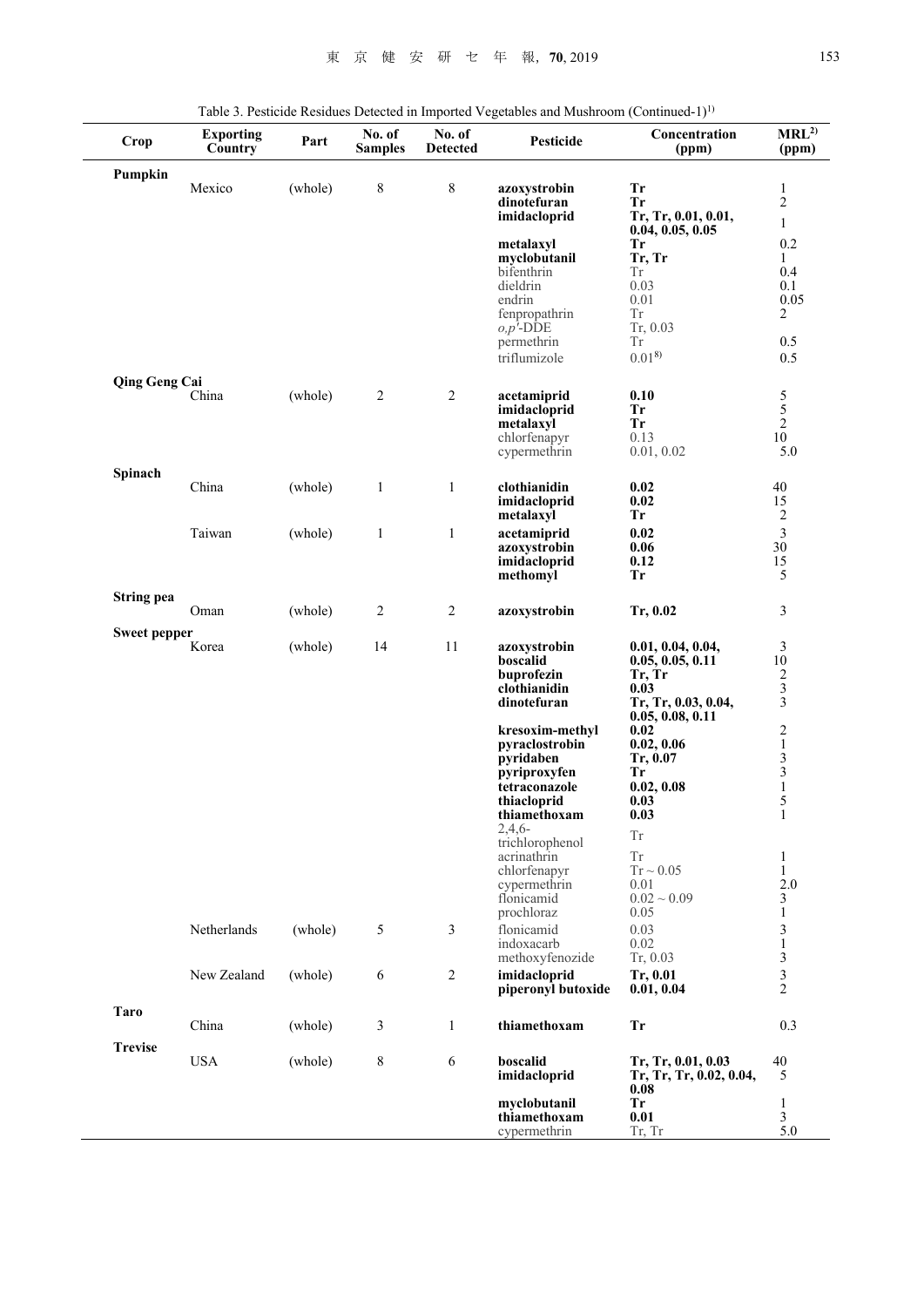Table 3. Pesticide Residues Detected in Imported Vegetables and Mushroom (Continued-2)<sup>1)</sup>

| Crop                                        | <b>Exporting</b><br>Country | Part    | No. of<br><b>Samples</b> | No. of<br><b>Detected</b> | <b>Pesticide</b>                                             | Concentration<br>(ppm)     | MRL <sup>2</sup><br>(ppm) |
|---------------------------------------------|-----------------------------|---------|--------------------------|---------------------------|--------------------------------------------------------------|----------------------------|---------------------------|
| <b>Welsh Onion</b>                          | China                       | (whole) | 2                        | 2                         | clothianidin<br>thiamethoxam<br>chlorfenapyr<br>cypermethrin | Tr<br>Tr, 0.07<br>Tr<br>Тr | 2<br>3<br>5.0             |
|                                             | <b>Netherlands</b>          | (whole) |                          |                           | azoxystrobin<br>difenoconazole                               | Tr<br>0.01                 | 10<br>6                   |
| <b>Mushroom</b><br><b>Shiitake Mushroom</b> |                             |         |                          |                           |                                                              |                            |                           |
|                                             | China                       | (whole) | 3                        |                           | propiconazole                                                | Tr                         | $0.01^{6}$                |

1) The boldface shows the pesticide inspection item, the lightface shows the pesticide surveillance item

2) The Maximum Residue Limit (MRL) for pesticides in food as of March 31th, 2019 in Japan

3) Whole or unpeeled

4) Tr : below the quantitation limit (0.01 ppm)

5) exceeded the MRL specified by the Food Sanitation Law of Japan

6) The Uniform Limit

7) peeled

8) as metabolite

| Table 4. I esticide residues Detected in imported cereals and Deans |                             |                      |                          |                           |                              |                        |                           |
|---------------------------------------------------------------------|-----------------------------|----------------------|--------------------------|---------------------------|------------------------------|------------------------|---------------------------|
| <b>Crop</b>                                                         | <b>Exporting</b><br>Country | Part                 | No. of<br><b>Samples</b> | No. of<br><b>Detected</b> | Pesticide                    | Concentration<br>(ppm) | MRL <sup>2</sup><br>(ppm) |
| <b>Cereals</b>                                                      |                             |                      |                          |                           |                              |                        |                           |
| <b>Barley</b>                                                       |                             |                      |                          |                           |                              |                        |                           |
|                                                                     | Australia                   | (whole) <sup>3</sup> | $\mathbf{1}$             | 1                         | cypermethrin                 | Tr <sup>4</sup>        | 0.5                       |
| Corn                                                                |                             |                      |                          |                           |                              |                        |                           |
|                                                                     | <b>USA</b>                  | (whole)              | $\overline{2}$           | $\overline{2}$            | pirimiphos-methyl            | Tr, 0.02               | 1.0                       |
| Malt                                                                |                             |                      |                          |                           |                              |                        |                           |
|                                                                     | Germany                     | (whole)              | $\mathbf{1}$             | $\mathbf{1}$              | cyprodinil                   | <b>Tr</b>              | $\frac{3}{3}$             |
|                                                                     | UK                          | (whole)              | $\mathbf{1}$             | $\mathbf{1}$              | cyprodinil                   | 0.02                   |                           |
| <b>Proso Millet</b>                                                 |                             |                      |                          |                           |                              |                        |                           |
|                                                                     | <b>USA</b>                  | (whole)              | $\mathbf{1}$             | $\mathbf{1}$              | chlorfenapyr                 | <b>Tr</b>              | $0.01^{5}$                |
| Oats                                                                |                             |                      |                          |                           |                              |                        |                           |
|                                                                     | Ireland                     | (whole)              | $\mathbf{1}$             | $\mathbf{1}$              | cypermethrin                 | <b>Tr</b>              | 1.0                       |
|                                                                     | <b>USA</b>                  | (whole)              | $\mathbf{1}$             | $\mathbf{1}$              | chlorfenapyr                 | Tr                     | $0.01^{5}$                |
| Quinoa                                                              |                             |                      |                          |                           |                              |                        |                           |
|                                                                     | Bolivia                     | (whole)              | 1                        | 1                         | cypermethrin                 | <b>Tr</b>              | 1.0                       |
|                                                                     | Peru                        | (whole)              | $\mathfrak{2}$           | $\overline{2}$            | chlorpyrifos                 | 0.01                   | 0.75                      |
|                                                                     |                             |                      |                          |                           | methomyl                     | <b>Tr</b>              | 0.02                      |
|                                                                     |                             |                      |                          |                           | OPP<br>cypermethrin          | 0.01<br>0.02, 0.02     | $0.01^{5}$<br>1.0         |
|                                                                     |                             |                      |                          |                           |                              |                        |                           |
| <b>Beans</b>                                                        |                             |                      |                          |                           |                              |                        |                           |
| <b>Kidney Bean</b>                                                  |                             |                      |                          |                           |                              |                        |                           |
|                                                                     | <b>USA</b>                  | (whole)              | $\overline{4}$           | $\mathbf{1}$              | boscalid                     | 0.01                   | 3                         |
| <b>Lentil Pea</b>                                                   |                             |                      |                          |                           |                              |                        |                           |
|                                                                     | India                       | (whole)              | $\mathbf{1}$             | 1                         | chlorpyrifos<br>$o, p'$ -DDE | 0.02<br>${\rm Tr}$     | 0.1                       |

Table 4. Pesticide Residues Detected in Imported Cereals and Beans1)

1) The boldface shows the pesticide inspection item, the lightface shows the pesticide surveillance item

2) The Maximum Residue Limit (MRL) for pesticides in food as of March 31th, 2019 in Japan

3) Whole or unpeeled

4) Tr : below the quantitation limit (0.01 ppm)

5) The Uniform Limit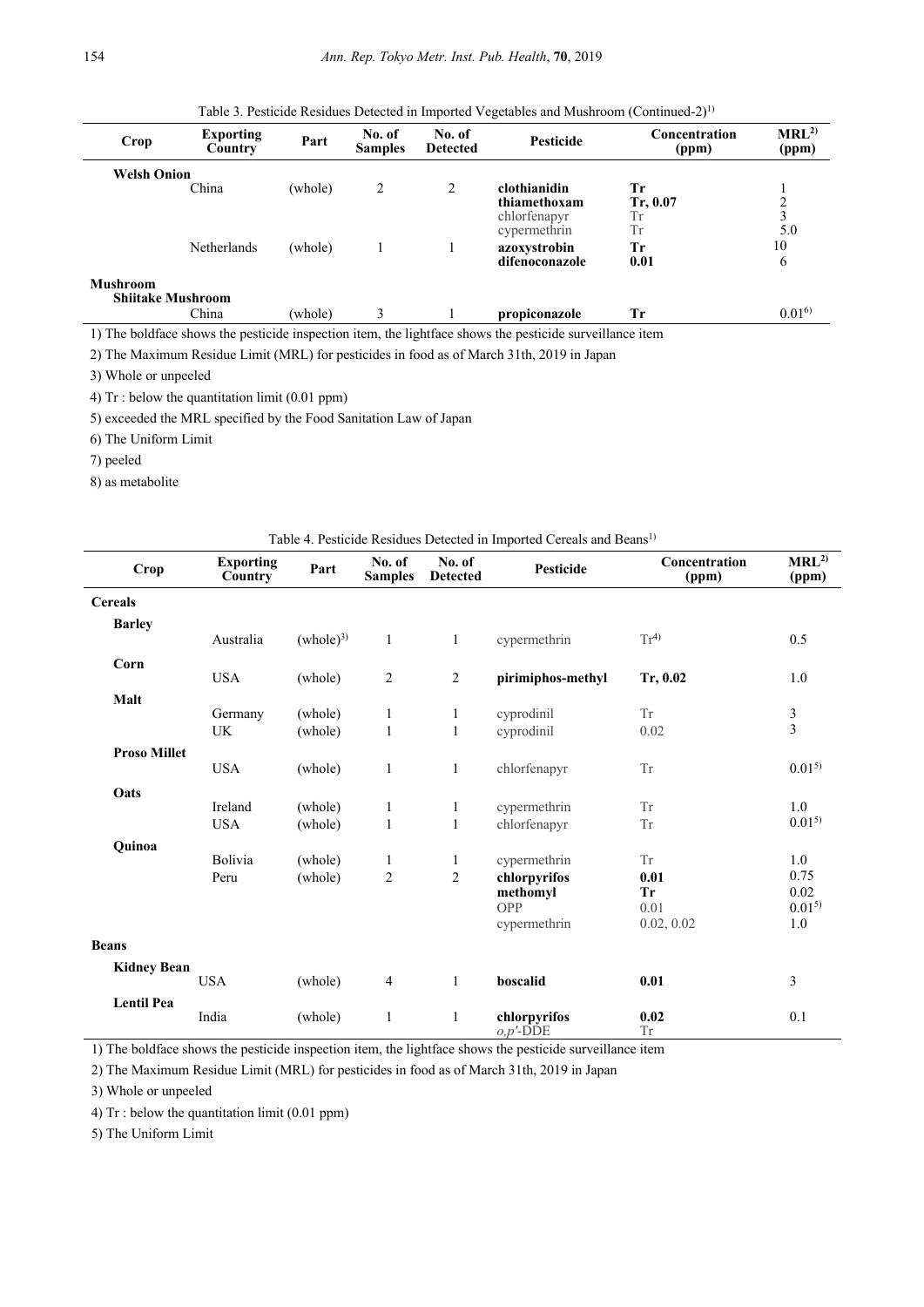#### **4.** 穀類の残留農薬

穀類は,アマランサス,大麦,そば,とうもろこし(ポ ップコーン),麦芽,きび,オート麦及びキノア(キヌア) 8種20作物について調査した.その結果,大麦1作物からシ ペルメトリンが痕跡,とうもろこし2作物からピリミホス メチルが痕跡~0.02 ppm,麦芽2作物からシプロジニルが 痕跡~0.02 ppm,きび1作物からクロルフェナピルが痕跡, オート麦2作物からシペルメトリン及びクロルフェナピル が痕跡,キノア3作物からシペルメトリン,クロルピリホ ス, メソミル, オルトフェニルフェノール (OPP) が痕跡  $\sim$ 0.02 ppm検出された (Table 4).

今回の調査で南米産キノアから検出されたOPPは一律基 準値と同値の0.01 ppmであり、昨年度調査においても同じ く南米産のアマランサスから一律基準値と同値のフェント エートが検出された6. これらの穀類は、健康志向の高ま りから近年積極的に喫食されることがあり,引き続き注意 深く調査を行っていく.

### まとめ

平成30年4月から平成31年3月に東京都内に流通していた 輸入農産物の野菜,きのこ類,穀類及び豆類の41種200作 物について残留実態調査を行った.その結果,26種86作物 (検出率43%)から残留農薬が痕跡~0.13 ppm検出された. 検出農薬は,殺虫剤,殺菌剤,除草剤及び共力剤の合計50 種類であった.このうち中国産しょうが1作物からチアメ トキサムが0.02 ppm検出され、食品衛生法で定められた一 律基準値 (0.01 ppm) を超過した. 本作物における残留量 は,チアメトキサムに設定された一日摂取許容量(ADI) の1/1000未満であった.

本調査は東京都福祉保健局健康安全部食品監視課、当セ ンター広域監視部食品監視第一課及び第二課と協力して行 ったものである.

## 文 献

- 1) 消費者庁:消費者意識基本調査(平成30年度), https://www.caa.go.jp/policies/policy/consumer\_research/re search report/survey 002/ (2019年8月20日現在, なお 本URLは変更または抹消の可能性がある)
- 2) 東京都:食品の購買意欲に関する世論調査(平成27年 度),

http://www.metro.tokyo.jp/INET/CHOUSA/2016/02/60q29 107.htm(2019年8月20日現在,なお本URLは変更また は抹消の可能性がある)

3) 農林水産省:平成30年度 食料・農業・農村白書, http://www.maff.go.jp/j/wpaper/w\_maff/h30/zenbun.html (2019年8月20日現在,なお本URLは変更または抹消 の可能性がある)

4) 東京都:食品安全推進計画 平成27年度~平成32年 度,

http://www.fukushihoken.metro.tokyo.jp/shokuhin/jourei/k eikaku\_3.html(2019年8月20日現在,なお本URLは変 更または抹消の可能性がある)

- 5) 岩越景子,田村康宏,大塚健治,他:食衛誌,**55** , 254-260, 2014.
- 6) 渡邊趣衣,富澤早苗,増渕珠子,他:東京健安研セ年 報,**69**, 181-189, 2018.
- 7) 長谷川恵美,大塚健治,富澤早苗,他:東京健安研 セ年報,**68**, 195-203, 2017.
- 8) 食品安全委員会:府食第636号,食品健康影響評価 の結果の通知について(チアメトキサム),平成27 年7月28日.
- 9) 食品安全委員会:食品健康影響調査に用いる平均体 重の変更について, https://www.fsc.go.jp/iinkai/heikintaijyu\_260331.pdf

(2019年8月20日現在,なお本URLは変更または抹 消の可能性がある)

- 10) 厚生労働省:平成29年度国民健康・栄養調査報告, https://www.mhlw.go.jp/stf/seisakunitsuite/bunya/kenko u iryou/kenkou/eiyou/h29-houkoku.html (2019年8月20 日現在,なお本URLは変更または抹消の可能性があ る)
- 11) 厚生労働省:輸入食品に対する検査命令の実施, https://www.mhlw.go.jp/stf/houdou/0000166431\_00001. html(2019年8月20日現在,なお本URLは変更また は抹消の可能性がある)